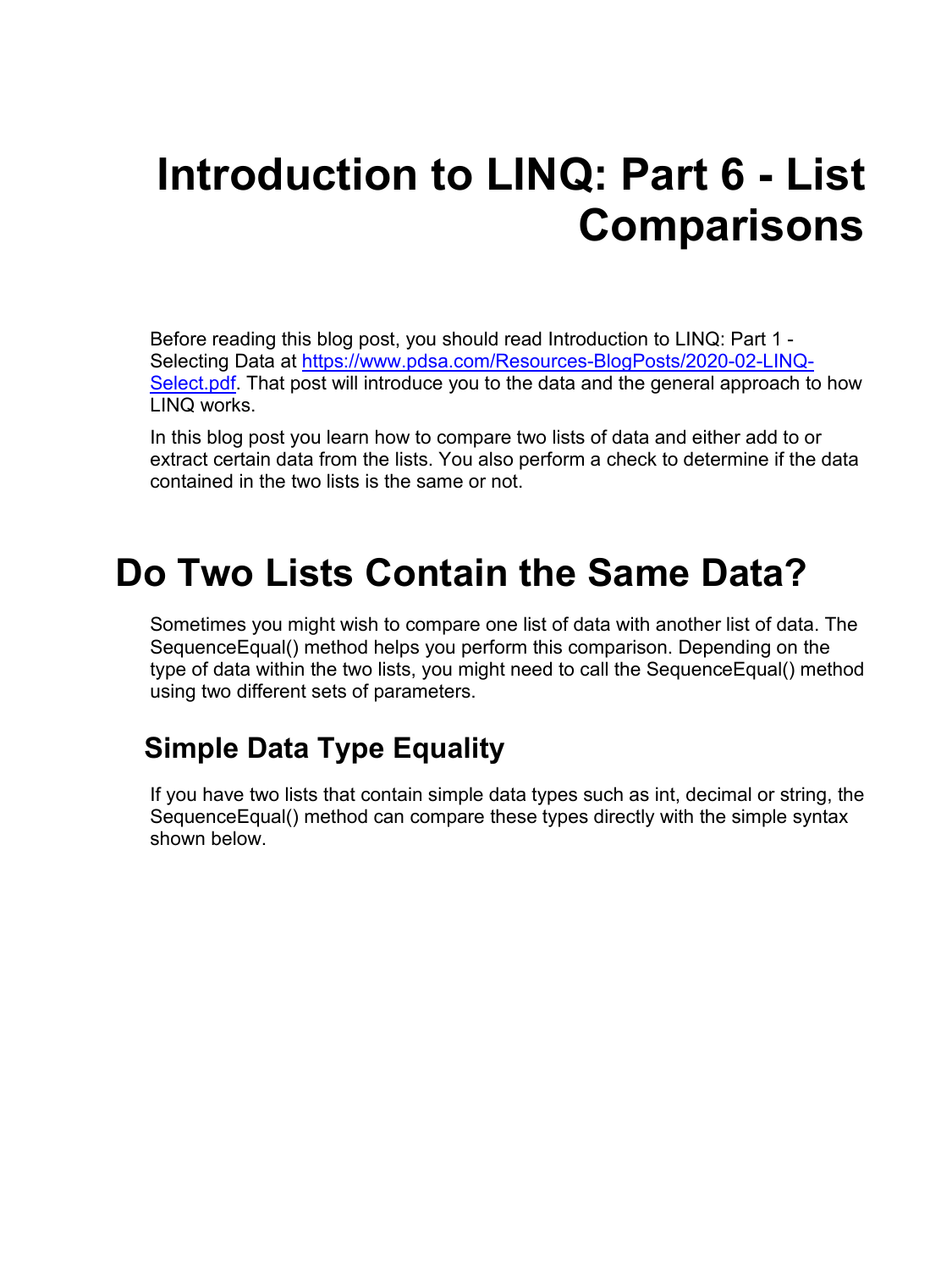```
public void SequenceEqualIntegers()
{
  bool value;
   // Create a list of numbers
  List<int> list1 = new List<int> \{ 1, 2, 3, 4, 5 \};
   // Create a list of numbers
  List<int> list2 = new List<int> { 1, 2, 3, 4, 5 };
   if (UseQuerySyntax) {
     // Query Syntax
     value = (from prod in list1
               select prod).SequenceEqual(list2);
   }
   else {
    // Method Syntax
    value = list1.SequenceEqual(list2);
   }
   if (value) {
    ResultText = "Lists are Equal";
   }
   else {
     ResultText = "Lists are NOT Equal";
   }
}
```
In the code above, since both of the lists contain the same set of integers, the result will be that the lists are equal. If you remove an integer from either list, then the lists will not be equal.

### **Product Lists**

If your two lists contain object references such as a set of Product objects, then the SequenceEqual() method checks to see if each element in each element refers to the exact same object. This does not mean Product objects that contain different property values, but that each one is the exact same object. In the code sample shown below, you create two lists where each list contains two Product objects and those Product objects contain the same values for the *ProductID* and *Name* properties.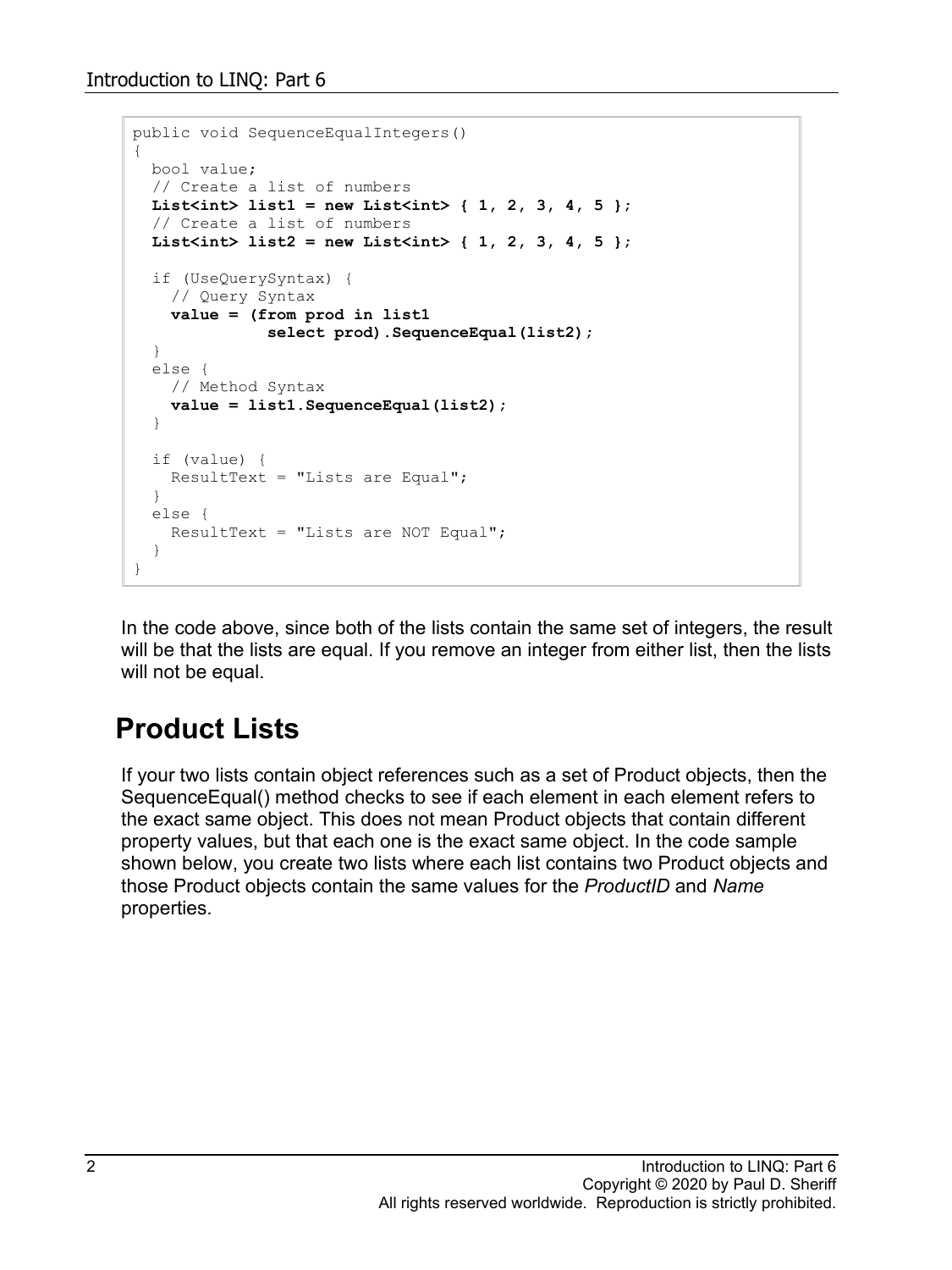```
public void SequenceEqualProducts()
{
  bool value;
  // Create a list of products
  List<Product> list1 = new List<Product> {
   new Product {ProductID= 1, Name = "Product 1"},
    new Product {ProductID= 2, Name = "Product 2"},
   };
   // Create a list of products
 List<Product> list2 = new List<Product> {
    new Product {ProductID= 1, Name = "Product 1"},
    new Product {ProductID= 2, Name = "Product 2"},
   };
   if (UseQuerySyntax) {
    // Query Syntax
    value = (from prod in list1
               select prod).SequenceEqual(list2);
   }
  else {
    // Method Syntax
    value = list1.SequenceEqual(list2);
 }
   if (value) {
    ResultText = "Lists are Equal";
   }
  else {
    ResultText = "Lists are NOT Equal";
   }
}
```
The results of this comparison is NOT equal because each Product object in each list is a unique instance of a Product object. The SequenceEqual() method does not have any way to automatically compare each property in each object to determine if they have the same value.

### **Using a Product Comparer Class**

To determine if two lists of Product objects contains the same values in the properties of each Product object and thus are considered equal, you need to create a "Comparer" class as previously shown in the blog post ["Introduction to](https://www.pdsa.com/Resources-BlogPosts/2020-03-LINQ-OrderBy-Searching.pdf)  LINQ: Part 2 - Sorting [and Searching Data"](https://www.pdsa.com/Resources-BlogPosts/2020-03-LINQ-OrderBy-Searching.pdf). In the code shown below, create a new instance of a **ProductComparer** class which will be shown in the next section of this post. Create two lists of data that are the complete Product list shown in the very first blog post of this series. To the SequenceEqual() method you now pass the list to compare to and the instance of the ProductComparer class.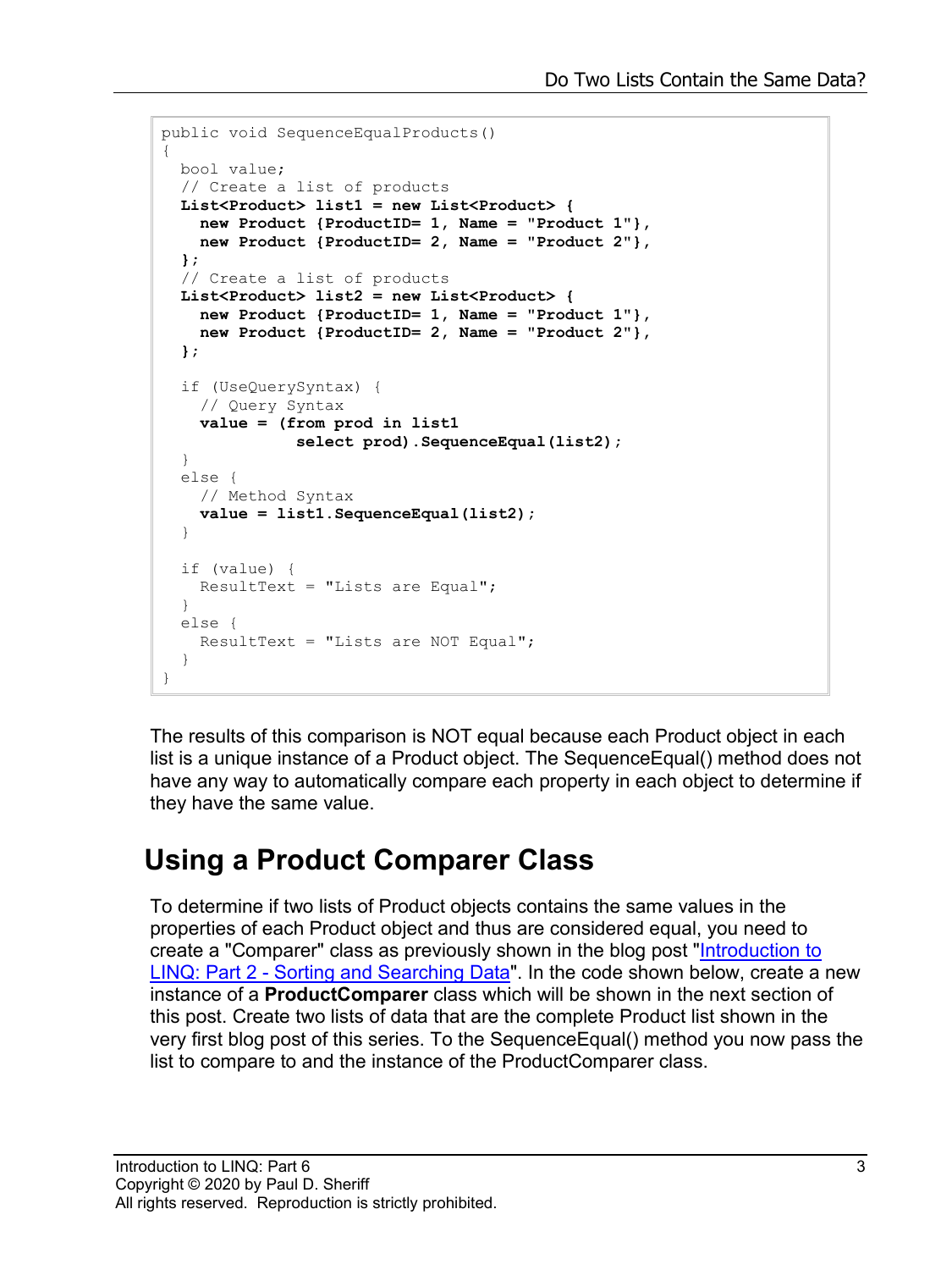```
public void SequenceEqual()
{
  bool value;
  ProductComparer pc = new ProductComparer();
   // Load all Product Data
 List<Product> list1 = new ProductRepository().GetAll();
   // Load all Product Data
  List<Product> list2 = new ProductRepository().GetAll();
   // Uncomment the following to produce a 'False' value
   // list1.RemoveAt(0);
  if (UseQuerySyntax) {
    // Query Syntax
    value = (from prod in list1
               select prod).SequenceEqual(list2, pc);
   }
  else {
    // Method Syntax
    value = list1.SequenceEqual(list2, pc);
   }
   if (value) {
    ResultText = "Lists are Equal";
   }
   else {
   ResultText = "Lists are NOT Equal";
   }
}
```
#### **The ProductComparer Class**

The ProductComparer class inherits from the EqualityComparer class and it is up to you to override the Equals() and the GetHashCode() methods. In the Equals() method is where you compare the properties from each of the two Product objects passed in to determine if they are considered equal to one another. In the code below, you compare each property to one another and if they all match a true value is returned from this method.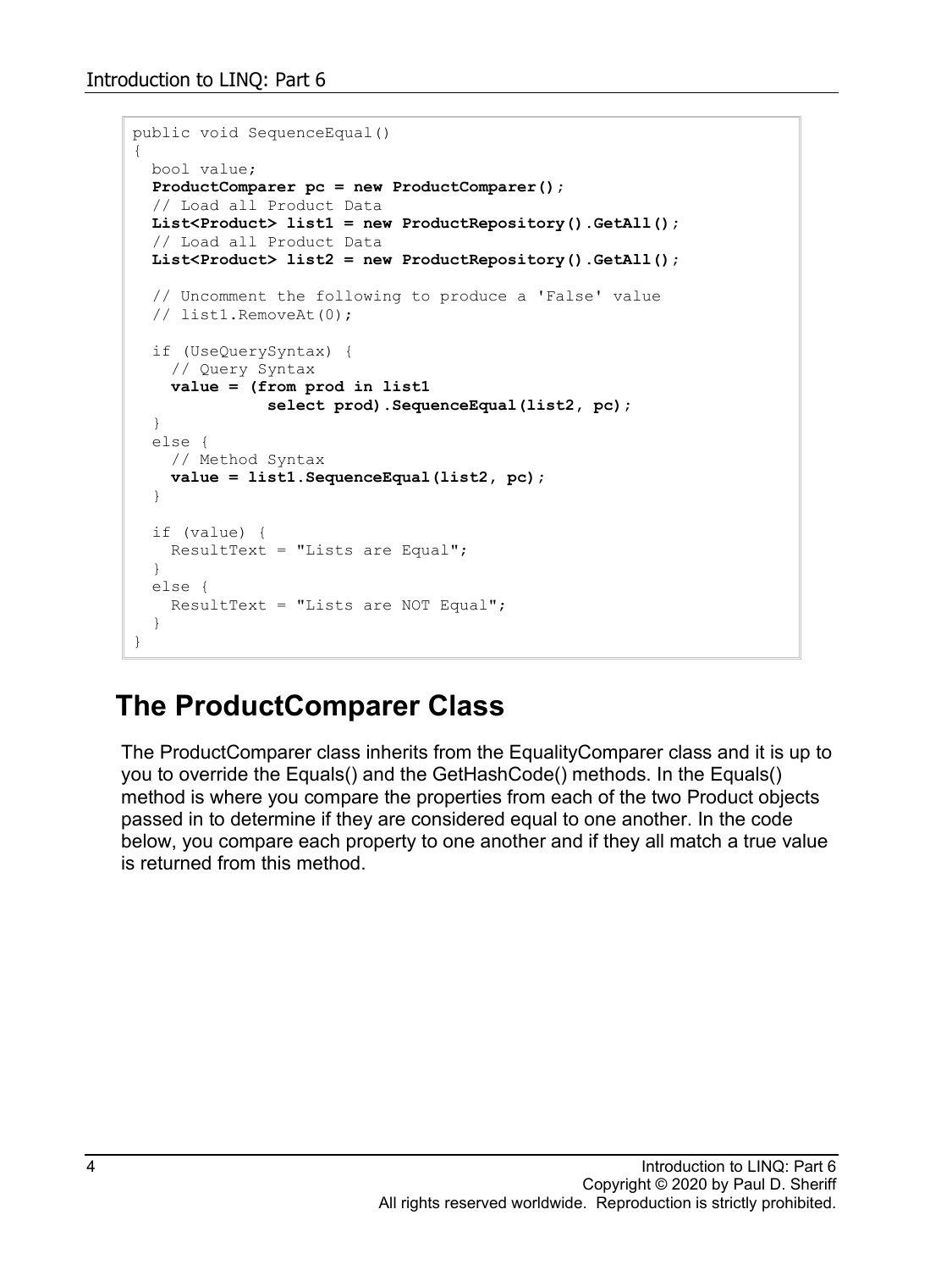```
public class ProductComparer : EqualityComparer<Product>
{
  public override bool Equals(Product x, Product y)
\{ // Compare each property to the other to determine equality
    return (x.ProductID == y.ProductID &&
            x.Name == y.Name &&
             x.ProductNumber == y.ProductNumber &&
             x.Color == y.Color &&
             x.Size == y.Size &&
             x.ListPrice == y.ListPrice &&
             x.StandardCost == y.StandardCost);
   }
  public override int GetHashCode(Product obj)
   {
    return obj.ProductID.GetHashCode();
   }
}
```
# **Except()**

The LINQ Except() method finds all the values in one list that are not contained in the other list. For simple data types such as int, decimal and string, the Except() method can perform this comparison directly. For object data types such as a list of Product objects, a Comparer class is needed.

## **Find All Integers Not in the Other List**

In this first sample, two lists of simple int data types are created. The first list contains the values 1,2,3,4 and the second list contains 3,4,5. To determine which items are contained within List 1 and not in List 2, write the sample code shown below.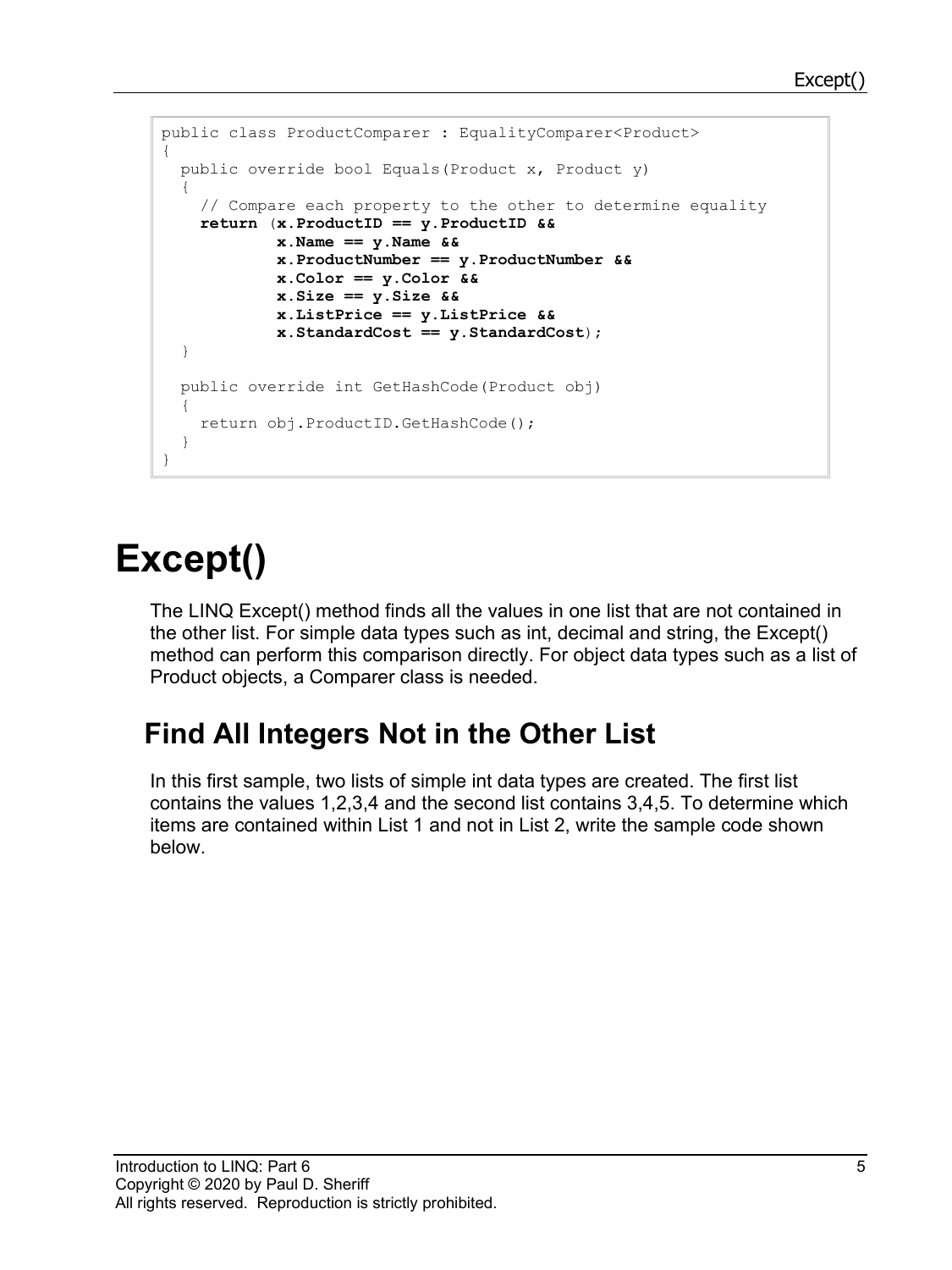```
public void ExceptIntegers()
{
  List<int> ret;
   // Create a list of numbers
 List<int> list1 = new List<int> \{ 1, 2, 3, 4 \};
   // Create a list of numbers
 List<int> list2 = new List<int> { 3, 4, 5 };
  if (UseQuerySyntax) {
    // Query Syntax
    ret = (from prod in list1
             select prod).Except(list2).ToList();
  }
  else {
    // Method Syntax
    ret = list1.Except(list2).ToList();
   }
 ResultText = string.Fmpty; foreach (var item in ret) {
    ResultText += "Number: " + item + Environment.NewLine;
   } 
}
```
The above code produces the following result:

Number: 1 Number: 2

### **Find All Products using a Comparer**

In the next sample, you build two list of Product objects, then remove all products from the second list that have their *Color* property set to the value 'Black'. If you now apply the Except() method to list 1 and pass in list 2 and the ProductComparer instance, only those rows in List 1 that have the *Color* property set to 'Black' will be returned.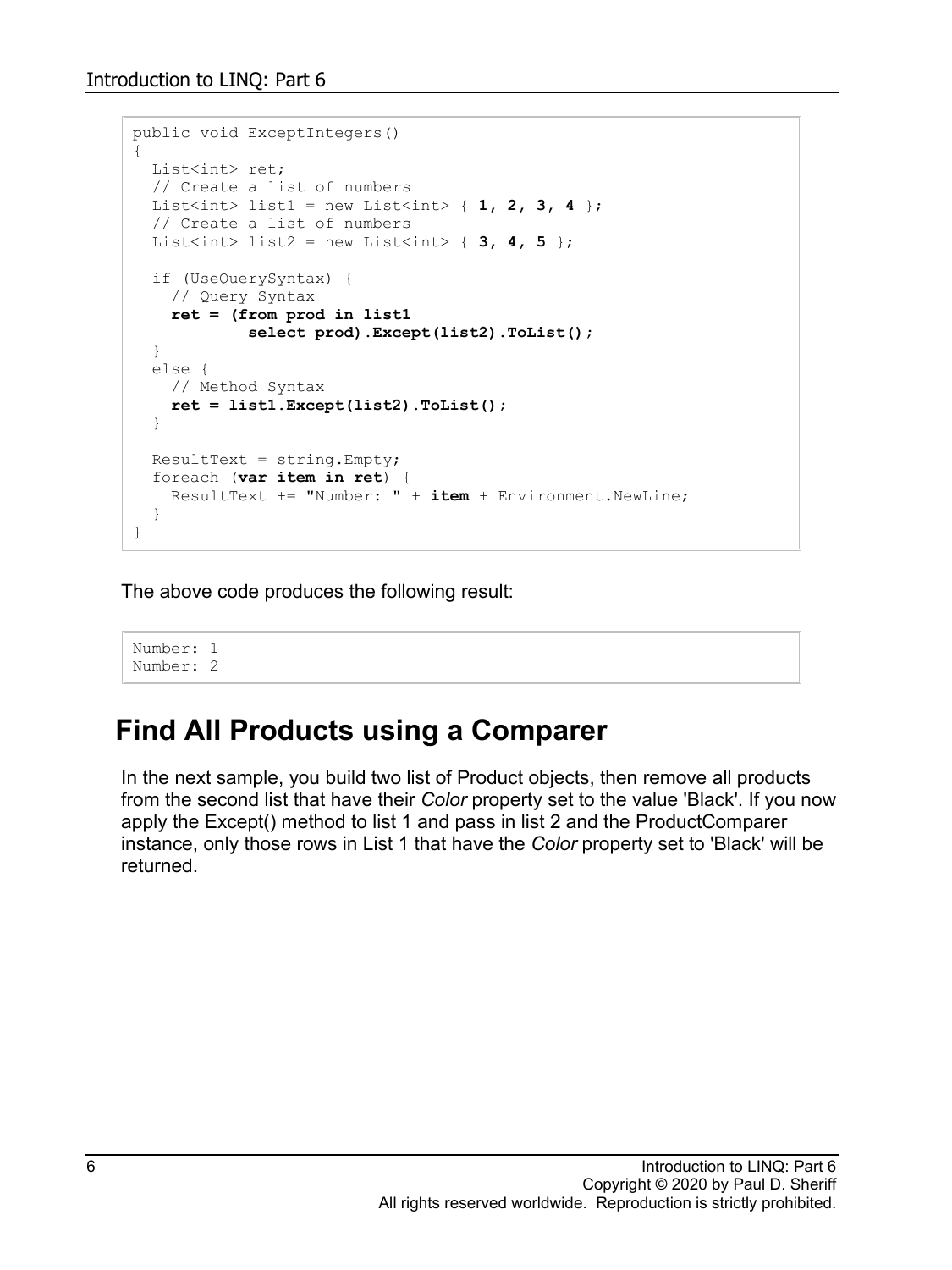```
public void Except()
{
  ProductComparer pc = new ProductComparer();
  // Load all Product Data
  List<Product> list1 = new ProductRepository().GetAll();
   // Load all Product Data
  List<Product> list2 = new ProductRepository().GetAll();
   // Remove all products with color = "Black" from list2 
   // to give us a difference in the two lists
   list2.RemoveAll(prod => prod.Color == "Black");
   if (UseQuerySyntax) {
     // Query Syntax
     Products = (from prod in list1
                 select prod).Except(list2, pc).ToList();
   }
  else {
    // Method Syntax
    Products = list1.Except(list2, pc).ToList();
   }
   ResultText = $"Total Products: {Products.Count}";
}
```
The above code produces a list of just those products with the color Black.

| ProductID          | Name                                     | ProductNumber | Color        | StandardCost | ListPrice | Size |  |  |
|--------------------|------------------------------------------|---------------|--------------|--------------|-----------|------|--|--|
| 680                | HL Road Frame - Black, 58                | FR-R92B-58    | Black        | 1059.31      | 1431.50   | 58   |  |  |
| 708                | Sport-100 Helmet, Black                  | HL-U509       | Black        | 13.09        | 34.99     |      |  |  |
| 722                | LL Road Frame - Black, 58                | FR-R38B-58    | Black        | 204.63       | 337.22    | 58   |  |  |
| 723                | LL Road Frame - Black, 60                | FR-R38B-60    | Black        | 204.63       | 337.22    | 60   |  |  |
| 724                | LL Road Frame - Black, 62                | FR-R38B-62    | Black        | 204.63       | 337.22    | 62   |  |  |
| 736                | LL Road Frame - Black, 44                | FR-R38B-44    | Black        | 204.63       | 337.22    | 44   |  |  |
| 737                | LL Road Frame - Black, 48                | FR-R38B-48    | <b>Black</b> | 204.63       | 337.22    | 48   |  |  |
| 738                | LL Road Frame - Black, 52                | FR-R38B-52    | Black        | 204.63       | 337.22    | 52   |  |  |
| 743                | HL Mountain Frame - Black, 42 FR-M94B-42 |               | Black        | 739.04       | 1349.60   | 42   |  |  |
| Results            |                                          |               |              |              |           |      |  |  |
| Total Products: 10 |                                          |               |              |              |           |      |  |  |

# **Intersect()**

If you wish to find out what Product objects two lists have in common, use the Intersect() method. In the following code, two lists of Product objects are created.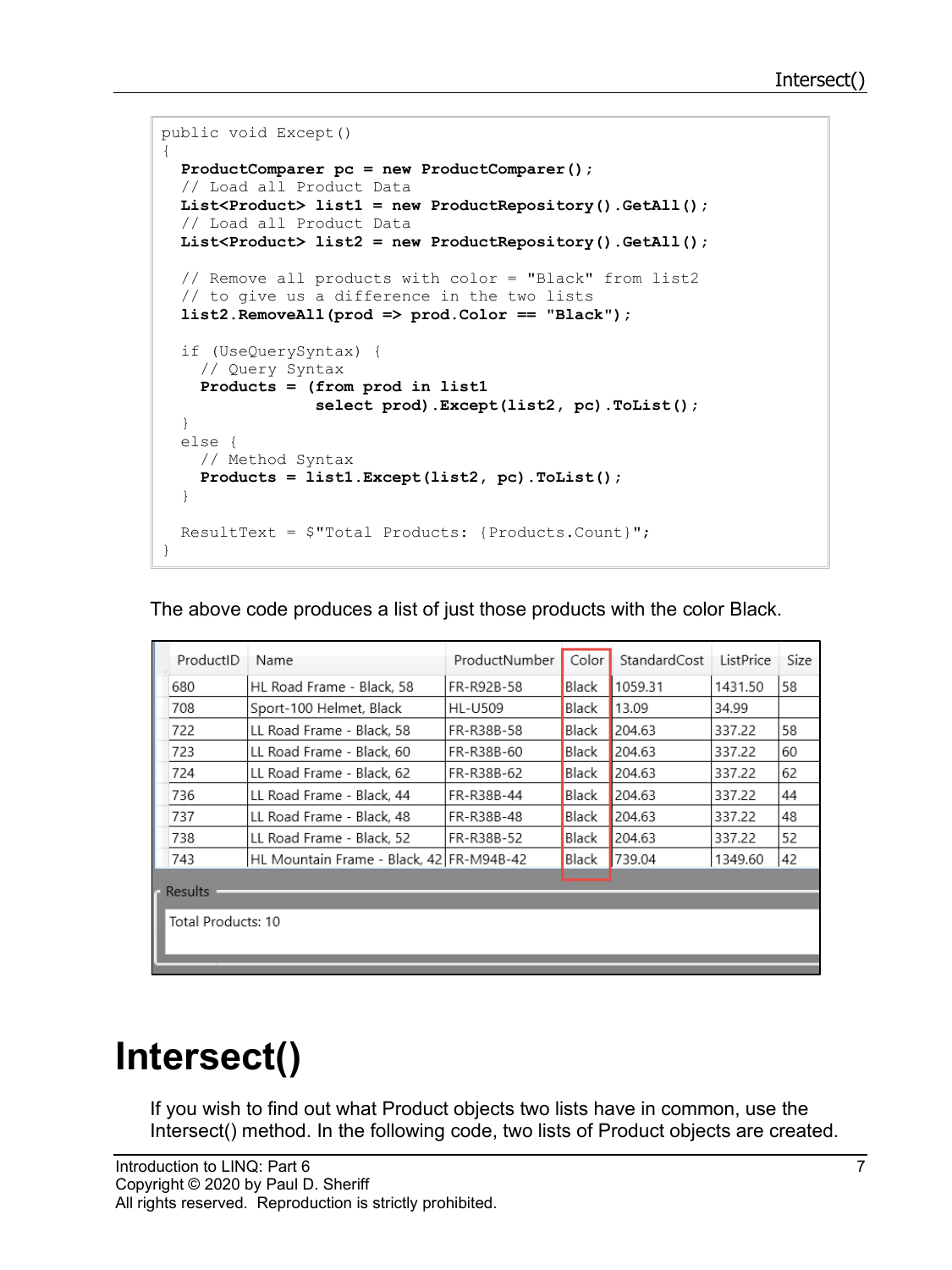The ones with the *Color* property set to 'Black' are removed from list 1 and the ones with the *Color* property set to 'Red' are removed from list 2. If you then apply the Intersect() method to list 1 and pass in list 2 and an instance of the ProductComparer class, only those Product objects that are in both lists are returned.

```
public void Intersect()
{
   ProductComparer pc = new ProductComparer();
   // Load all Product Data
   List<Product> list1 = new ProductRepository().GetAll();
   // Load all Product Data
   List<Product> list2 = new ProductRepository().GetAll();
   list1.RemoveAll(prod => prod.Color == "Black");
   list2.RemoveAll(prod => prod.Color == "Red");
   if (UseQuerySyntax) {
     // Query Syntax
     Products = (from prod in list1
                 select prod).Intersect(list2, pc).ToList();
   }
  else {
     // Method Syntax
     Products = list1.Intersect(list2, pc).ToList();
   }
  ResultText = $"Total Products: {Products.Count}";
}
```
The above code produces the following list of data.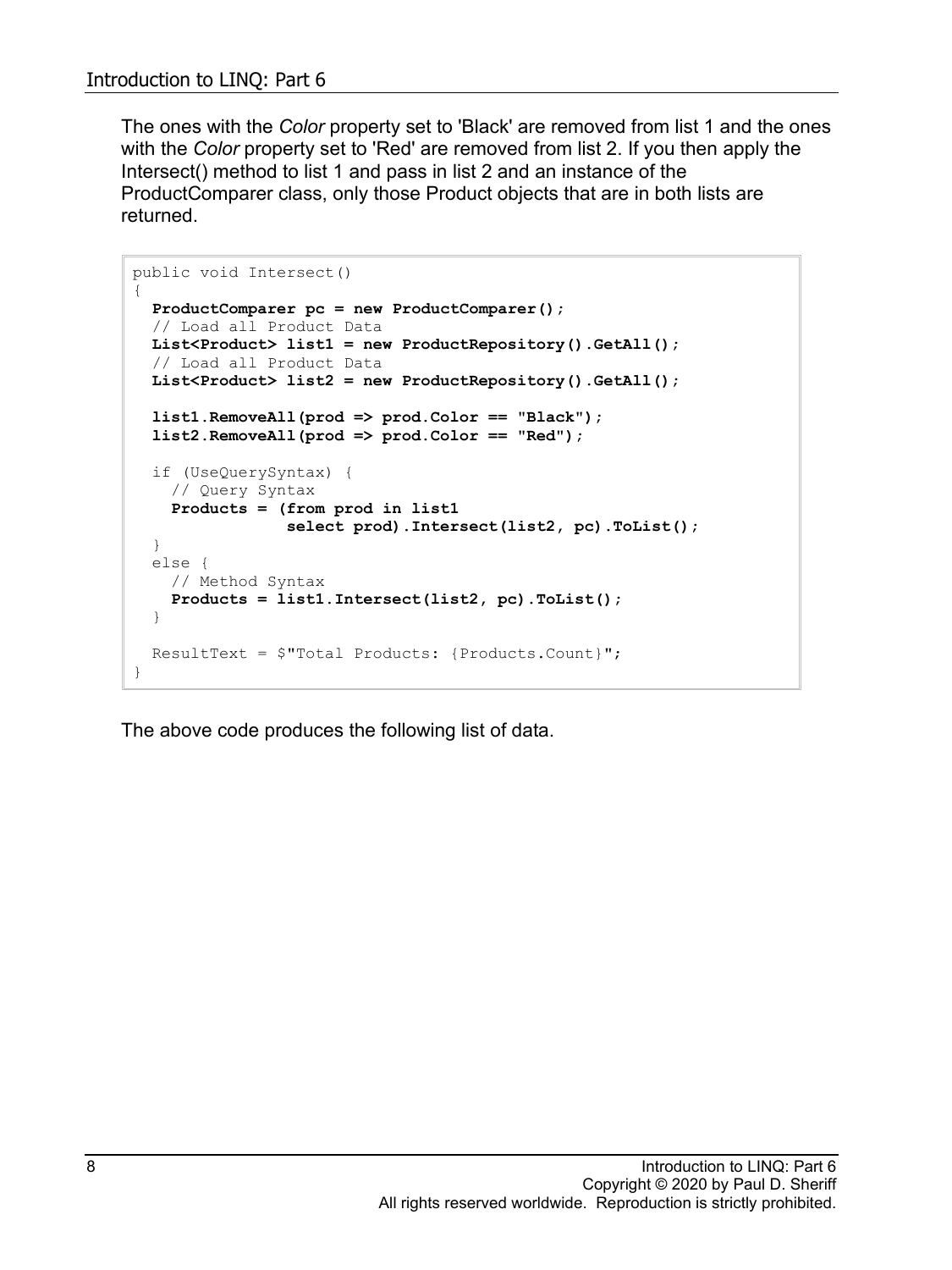| ProductID          | Name                                      | ProductNumber | Color  | StandardCost | ListPrice | Size |  |  |
|--------------------|-------------------------------------------|---------------|--------|--------------|-----------|------|--|--|
| 709                | Mountain Bike Socks, M                    | SO-B909-M     | White  | 3.40         | 9.50      | М    |  |  |
| 710                | Mountain Bike Socks, L                    | SO-B909-L     | White  | 3.40         | 9.50      |      |  |  |
| 711                | Sport-100 Helmet, Blue                    | HL-U509-B     | Blue   | 13.09        | 34.99     |      |  |  |
| 712                | AWC Logo Cap                              | CA-1098       | Multi  | 6.92         | 8.99      |      |  |  |
| 713                | Long-Sleeve Logo Jersey, S                | LJ-0192-S     | Multi  | 38.49        | 49.99     | S    |  |  |
| 714                | Long-Sleeve Logo Jersey, M                | LJ-0192-M     | Multi  | 38.49        | 49.99     | М    |  |  |
| 715                | Long-Sleeve Logo Jersey, L                | LJ-0192-L     | Multi  | 38.49        | 49.99     |      |  |  |
| 716                | Long-Sleeve Logo Jersey, XL               | $LJ-0192-X$   | Multi  | 38.49        | 49.99     | XL   |  |  |
| 739                | HL Mountain Frame - Silver, 42 FR-M94S-42 |               | Silver | 747.20       | 1364.50   | 42   |  |  |
| <b>Results</b>     |                                           |               |        |              |           |      |  |  |
| Total Products: 12 |                                           |               |        |              |           |      |  |  |

# **Union()**

If you have two lists and wish to combine them together, but skip any items that are in common between the two lists, use the Union() method. Just like before, if you are using lists of simple data types such as int, decimal or string, you can just use the Union() method to perform the comparisons. If you have two lists of objects, you must supply a Comparer class to do the comparison. In the following code, you retrieve two lists of Product objects and when you apply the Union() method to both lists, you are given a set of data that has no duplicates within it.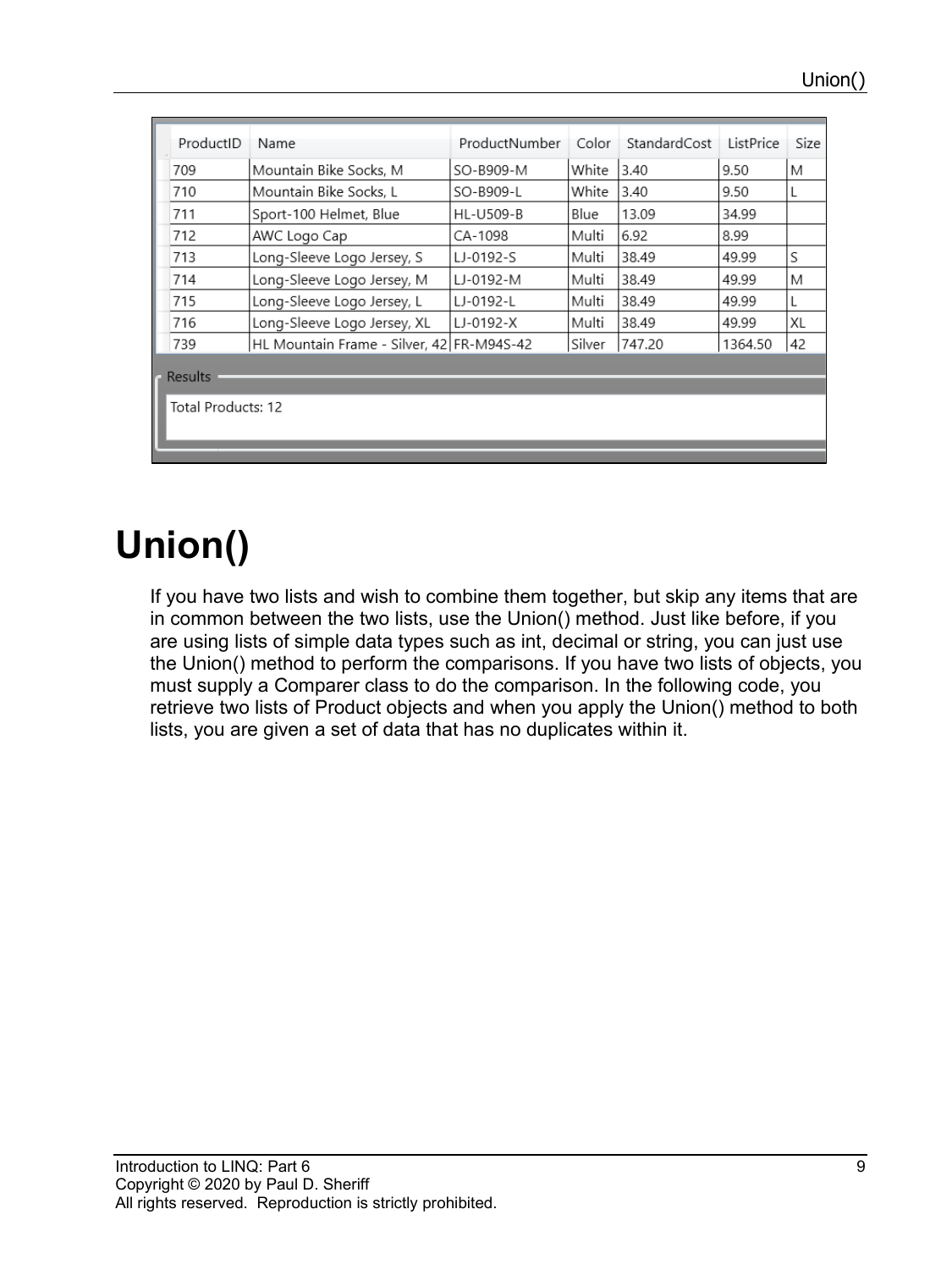```
public void Union()
{
  ProductComparer pc = new ProductComparer();
   // Load all Product Data
  List<Product> list1 = new ProductRepository().GetAll();
   // Load all Product Data
  List<Product> list2 = new ProductRepository().GetAll();
   if (UseQuerySyntax) {
    // Query Syntax
    Products = (from prod in list1
                 select prod)
                .Union(list2, pc)
                .OrderBy(prod => prod.Color).ToList();
   }
   else {
    // Method Syntax
    Products = list1.Union(list2, pc)
                    .OrderBy(prod => prod.Color).ToList();
   }
  ResultText = $"Total Products: {Products.Count}";
}
```
The above code produces the following data.

|                | ProductID          | Name                                     | ProductNumber  | Color | StandardCost | ListPrice | Size |  |
|----------------|--------------------|------------------------------------------|----------------|-------|--------------|-----------|------|--|
|                | 680                | HL Road Frame - Black, 58                | FR-R92B-58     | Black | 1059.31      | 1431.50   | 58   |  |
|                | 708                | Sport-100 Helmet, Black                  | <b>HL-U509</b> | Black | 13.09        | 34.99     |      |  |
|                | 722                | LL Road Frame - Black, 58                | FR-R38B-58     | Black | 204.63       | 337.22    | 58   |  |
|                | 723                | LL Road Frame - Black, 60                | FR-R38B-60     | Black | 204.63       | 337.22    | 60   |  |
|                | 724                | LL Road Frame - Black, 62                | FR-R38B-62     | Black | 204.63       | 337.22    | 62   |  |
|                | 736                | LL Road Frame - Black, 44                | FR-R38B-44     | Black | 204.63       | 337.22    | 44   |  |
|                | 737                | LL Road Frame - Black, 48                | FR-R38B-48     | Black | 204.63       | 337.22    | 48   |  |
|                | 738                | LL Road Frame - Black, 52                | FR-R38B-52     | Black | 204.63       | 337.22    | 52   |  |
|                | 743                | HL Mountain Frame - Black, 42 FR-M94B-42 |                | Black | 739.04       | 1349.60   | 42   |  |
| <b>Results</b> |                    |                                          |                |       |              |           |      |  |
|                |                    |                                          |                |       |              |           |      |  |
|                | Total Products: 40 |                                          |                |       |              |           |      |  |
|                |                    |                                          |                |       |              |           |      |  |
|                |                    |                                          |                |       |              |           |      |  |

## **Concat()**

If you wish to combine two lists together, but not worry about duplicate data, use the Concat() method. In the sample below you create two lists of identical Product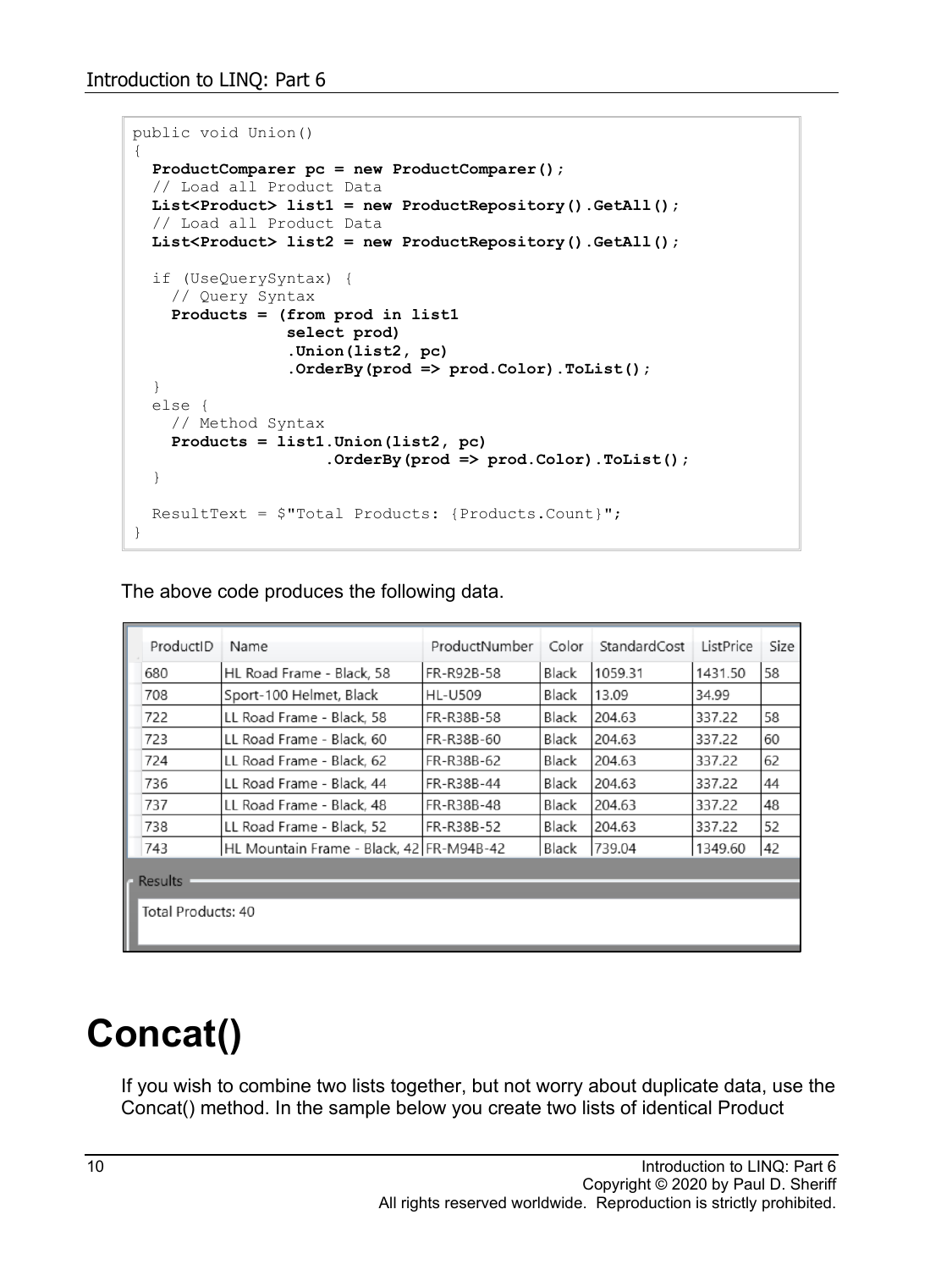objects. After applying the Concat() method to list 1 with list 2, you now end up with twice as many products in your final result set because nothing is filtered out.

```
public void Concat()
{
   // Load all Product Data
  List<Product> list1 = new ProductRepository().GetAll();
   // Load all Product Data
  List<Product> list2 = new ProductRepository().GetAll();
   if (UseQuerySyntax) {
     // Query Syntax
     Products = (from prod in list1
                 select prod)
                .Concat(list2)
                .OrderBy(prod => prod.Color).ToList();
   }
  else {
    // Method Syntax
     Products = list1.Concat(list2)
                     .OrderBy(prod => prod.Color).ToList();
   }
  ResultText = $"Total Products: {Products.Count}";
}
```
The above code produces the results shown below.

|                    | ProductID | Name                                     | ProductNumber  | Color | StandardCost | ListPrice | Size |  |
|--------------------|-----------|------------------------------------------|----------------|-------|--------------|-----------|------|--|
|                    | 680       | HL Road Frame - Black, 58                | FR-R92B-58     | Black | 1059.31      | 1431.50   | 58   |  |
|                    | 708       | Sport-100 Helmet, Black                  | <b>HL-U509</b> | Black | 13.09        | 34.99     |      |  |
|                    | 722       | LL Road Frame - Black, 58                | FR-R38B-58     | Black | 204.63       | 337.22    | 58   |  |
|                    | 723       | LL Road Frame - Black, 60                | FR-R38B-60     | Black | 204.63       | 337.22    | 60   |  |
|                    | 724       | LL Road Frame - Black, 62                | FR-R38B-62     | Black | 204.63       | 337.22    | 62   |  |
|                    | 736       | LL Road Frame - Black, 44                | FR-R38B-44     | Black | 204.63       | 337.22    | 44   |  |
|                    | 737       | LL Road Frame - Black, 48                | FR-R38B-48     | Black | 204.63       | 337.22    | 48   |  |
|                    | 738       | LL Road Frame - Black, 52                | FR-R38B-52     | Black | 204.63       | 337.22    | 52   |  |
|                    | 743       | HL Mountain Frame - Black, 42 FR-M94B-42 |                | Black | 739.04       | 1349.60   | 42   |  |
| <b>Results</b>     |           |                                          |                |       |              |           |      |  |
|                    |           |                                          |                |       |              |           |      |  |
| Total Products: 80 |           |                                          |                |       |              |           |      |  |
|                    |           |                                          |                |       |              |           |      |  |